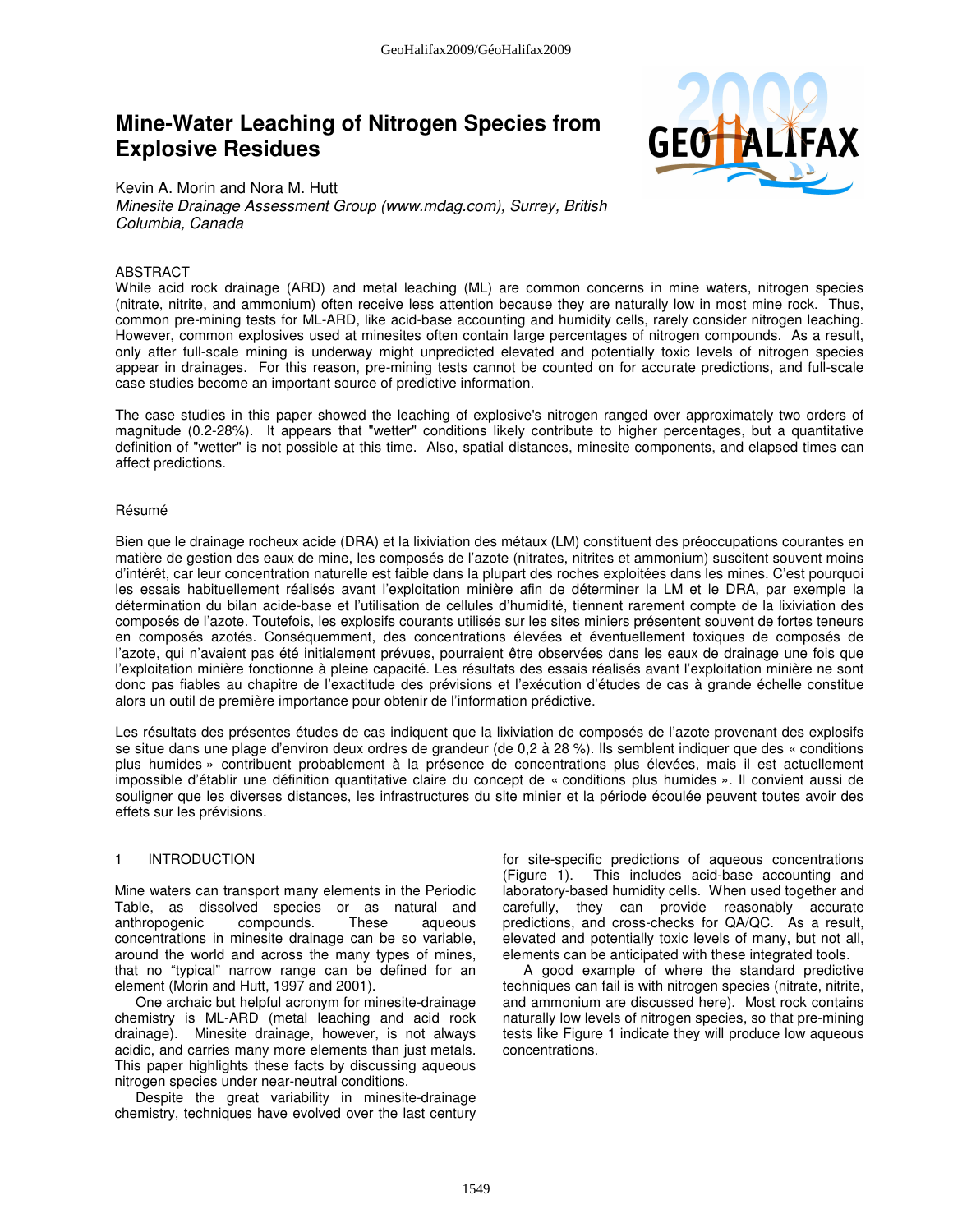

Figure 1. An integrated suite of techniques for predicting minesite-drainage chemistry.

However, common explosives used at minesites contain large percentages of nitrogen compounds. Thus, only after full-scale mining is underway might unpredicted elevated and potentially toxic levels appear in drainages. For this reason, standard pre-mining techniques cannot be counted on for accurate predictions of nitrogen species. Instead, case studies become an important source of predictive information.

## 2 SOME ISSUES FOR PREDICTING NITROGEN SPECIES IN MINESITE-DRAINAGE CHEMISTRY

There are many physical, chemical, and biological issues, both natural and anthropogenic, involved in explaining and predicting nitrogen species in drainage chemistry. For example:

- Nitrogen-bearing mineral phases are often highly soluble, so thermodynamic solubility rarely exerts an influence on their aqueous concentrations. Thus, processes like dilution and kinetics can play significant roles.
- Nitrogen species are redox reactive, so that nitrate, nitrite, and ammonia can convert among themselves, raising concentrations of one while lowering the other. These geochemical conversions often involve biological activity, which is difficult to define and predict within a minesite component.
- Nitrogen species can interact with nitrogen gas in the atmosphere, a tremendously large geochemical conservative geochemical behaviour.
- The chemical compositions of explosives can be highly variable. This includes ANFO (Ammonium Nitrate - Fuel Oil) and proprietary formulations which manufacturers may not reveal. Greatly simplified, ANFO can contain  $94\%$  NH<sub>4</sub>NO<sub>3</sub> and 6% fuel oil (simplified as  $CH<sub>2</sub>$ ), and the explosive reaction is:

 $3NH_4NO_3 + CH_2 \rightarrow$ 

 $7H_2O + CO_2 + 3N_2 + heat$  (912 kcal/kg) However, this reaction is not 100% complete during blasting and thus aqueous nitrogen species can appear in drainages.

- The amounts of remaining, leachable nitrogen species after a blast depend on factors like (1) the handling of explosives, including spillages during handling, and (2) the efficiency of a particular blast, including drilling and packing of holes, sequences of detonations, and reliabilities of detonation. Some holes do not detonate so the explosives remain in the rock for later leaching.
- Another source of nitrogen species at some minesites is the breakdown or treatment of cyanide-related species including cyanate.
- The daily loadings of nitrogen species can reflect the flow of water through the rock and the extent of flushing of rock-particle surfaces by the flowing water.
- Although not always relevant to nitrogen species, explosives can contain a long list of additives such as guar gum, starch, Al<sub>2</sub>O<sub>3</sub>, calcium nitrate, sodium nitrate, and various hydrocarbons like wax.

Thus, the prediction of nitrogen species in minesites drainages from explosive residue is not as simple as for some other elements (Figure 1). This means that case studies become valuable sources for prediction.

#### 3 THE CANADIAN "GOLD STANDARD" FOR PREDICTING NITROGEN SPECIES IN DRAINAGES

Despite the importance of case studies for predicting aqueous nitrogen species, there are actually few well documented ones. The study that is most often referenced in Canada and some other countries was published by Environment Canada in 1988 (Ferguson and Leask, 1988). We have seen this study used even for massive-sulphide sites above the Arctic Circle, so one would assume it was very robust and widely applicable.

In reality, this 1988 study was based on in-field monitoring of five open-pit coal mines in southwestern British Columbia, Canada. Thus, its conclusions might be specific only to:

- coal minesites at higher elevations (1000-2500 m) in mountain ranges,
- in cooler climates (mean monthly temperature of approximately -10ºC in winter and +16ºC in summer), and
- with annual precipitation around 0.70 m/yr including snow as 40% of total precipitation as water equivalent. Nitrogen leaching from each minesite in this 1988

study, through surface water and groundwater, was the sum from various sources. These sources included pits, waste rock, and tailings, which showed that explosivederived nitrogen was carried by ore and waste rock into other minesite components for later leaching. All nitrogen was assumed to be released within the calendar year of its usage, although some work suggested up to five years was needed for more complete leaching.

Although prior work had shown that 1% to 6% of nitrogen used in the blasting was leached into the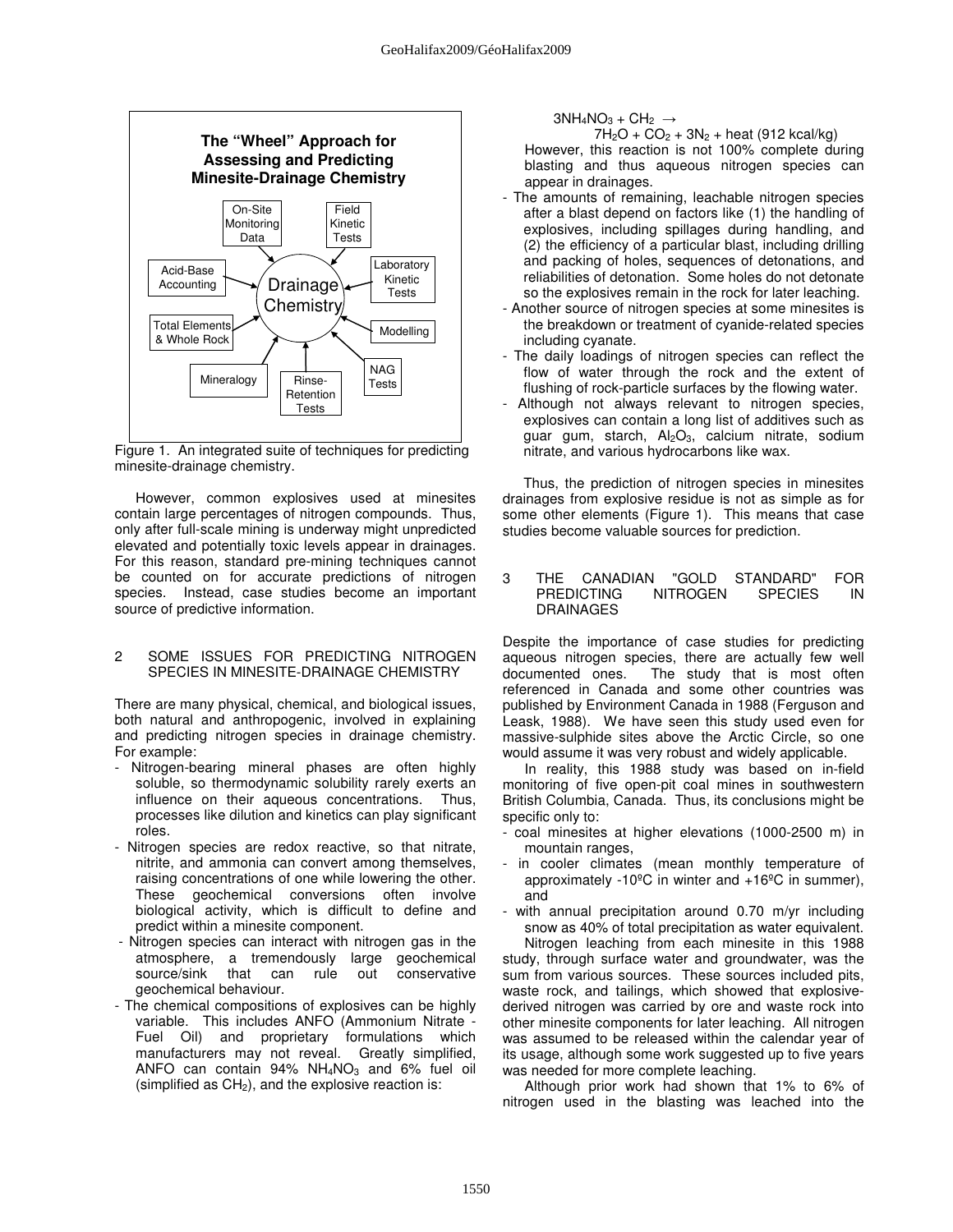environment, Ferguson and Leask (1988) found that the coal minesites using mostly ANFO under drier conditions lost around 0.2% of the nitrogen to drainages. However, the sites using mostly slurry explosives under wetter conditions lost 2% to 5% with no clear dependence on slurry usage.

The step-wise procedure used in this 1988 study for predicting aqueous concentrations of nitrogen species is summarized in Morin and Hutt (2008). Its strengths and weaknesses are also discussed there. The five general steps were:

- (1) calculate the annually leached nitrogen loading (tonne/year) for the entire minesite, based on annual tonnes of explosive expressed as N and on the type of explosive,
- (2) divide the annually leached nitrogen loading among the minesite components based on some proportion like size or lateral area,
- (3) separate each component's annually leached nitrogen loading into loadings of nitrate, nitrite, and ammonia,
- (4) divide the annual loadings into quarterly loadings weighted by quarterly flow, and
- (5) calculate average quarterly concentrations (mg/L) by dividing quarterly loading by quarterly flow (called daily concentration in the original reference).

Overall, the dominant aqueous nitrogen species was nitrate (75-99% of nitrogen), followed by ammonia (0.5- 24%) and nitrite (0-6%).

#### 4 A CASE STUDY OF NITROGEN SPECIES IN DRAINAGE FROM AN UNDERGROUND MINE

Unlike the coal open-pit minesites of Ferguson and Leask (1988), this case study involves an underground metal mine. This mine, with 3100 m of underground workings and 58,000 m of underground drilling, is located in mountainous terrain in western Canada, at approximately 1000 m elevation (Morin and Hutt, 2008). Annual average precipitation is 0.51 m/yr, with 0.20 m/yr of this as snow as water equivalent. Average monthly temperatures range from -9°C in January to +15°C in July.

Sub-freezing temperatures do not affect the mine walls because they are underground. However, they do affect the volume of groundwater flowing into the mine and out the portal, which often ranges from 500,000 to 1,000,000 L/day.

For this case study, nitrogen leaching from explosives, during and after two "campaigns", were monitored during otherwise quiescent times. First, sporadic blasting from November 2005 to February 2006 created new exploration-drilling stations. Second, from June through August 2006, one cross-cut was extended approximately 50 m, producing approximately 2400 t of rock.

Based on simplified chemistry, 50 kg of ANFO and 12.5 kg of proprietary "powder" used at this site contained approximately 18.3 kg of total nitrogen. Initially, this nitrogen was nitrate and ammonium.

For the first campaign using a total of 2300 kg ANFO (~840 kg N), aqueous nitrogen concentrations in mg N/L reached maximums of 11.6 mg/L for nitrate, 0.51 for nitrite, and 11.8 for ammonia. Total organic carbon, presumably from the ANFO, reached 13.3 mg/L.

Overall for the first campaign, approximately 28% of the explosive's nitrogen was eventually leached through the portal (Figure 2). Approximately 51% of this nitrogen was nitrate, 3% nitrite, and 46% ammonia.



Figure 2. Nitrogen usage from sporadic blasting between November 2005 and February 2006 (daily usage = vertical bars, cumulative usage = uppermost heavy line), and the corresponding cumulative nitrogen loadings at the portal (A1) and approximately 250 m downslope (A5).



Figure 3. Cumulative loadings of nitrate, nitrite, and ammonia at the portal (A1) and approximately 250 m downslope (A5) between November 23, 2005 and February 28, 2006, showing an overall downstream loss of nitrogen, but an increase in nitrate.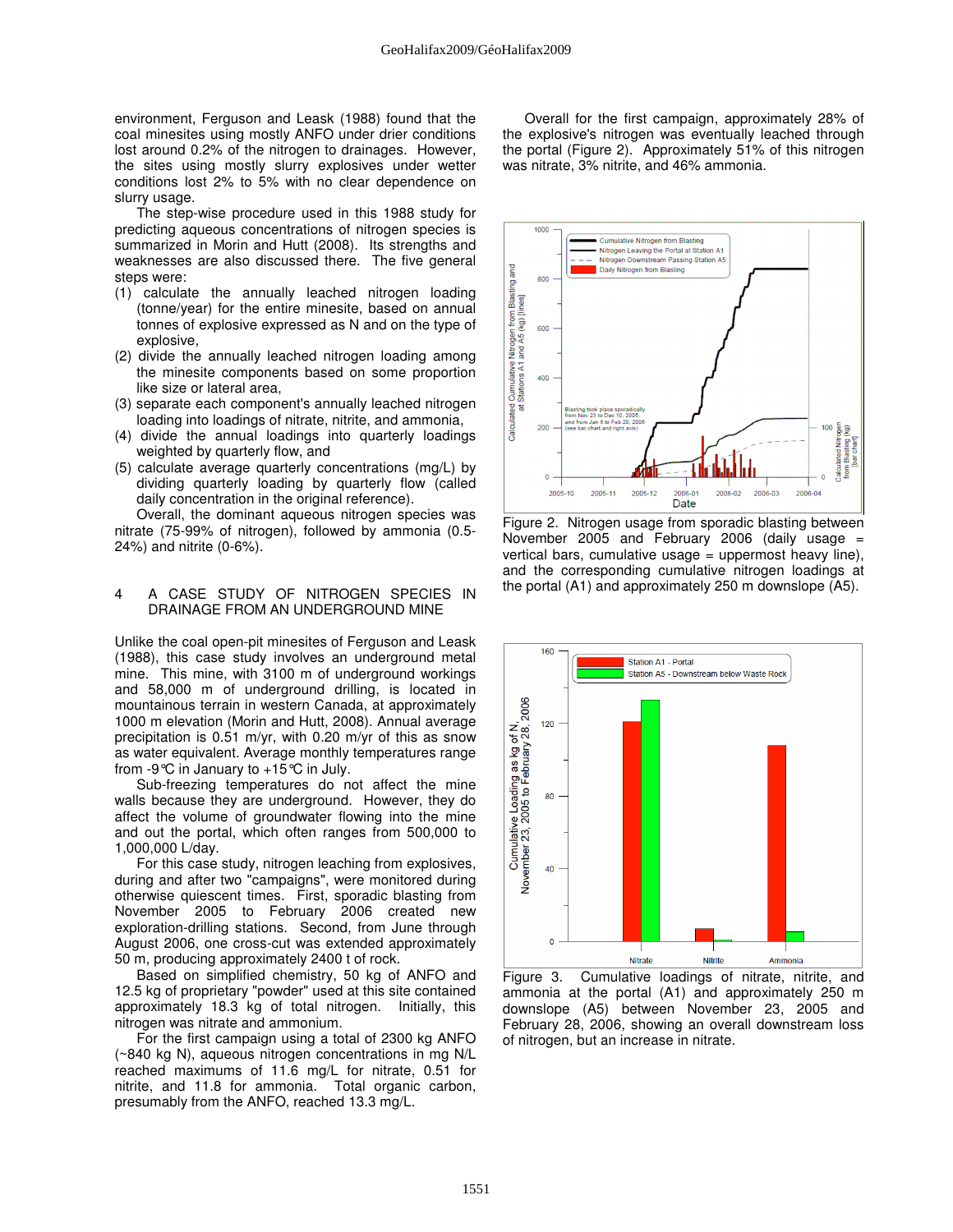Outside the portal and approximately 250 m downslope, 40% of total leached nitrogen was missing, primarily through a loss of ammonia, while nitrate increased somewhat (Figures 2 and 3). This suggested a complex system including both denitrification and ammonia oxidation.

For the second campaign, approximately 3500 kg of ANFO and "powder" produced lower maximum concentrations (Figure 4), between 1 and 2 mg/L for nitrate and ammonia. Also, only 12% of nitrogen in the explosive was leached, compared to 28% in the first, so there was a distinct difference.



Figure 4. Temporal trends in nitrate, nitrite, and ammonia at the portal after using 3525 kg of ANFO in June-August 2006, showing the predictive equations for November 2005-February 2006 overestimated nitrogen concentrations.

Table 1. Two sets of equations for the prediction of aqueous loadings (kg N/day) of nitrogen species for the underground metal mine of Morin and Hutt (2008).

| Average loading of selected nitrogen species (kg N/day) =                                                                |       |       |        |          |
|--------------------------------------------------------------------------------------------------------------------------|-------|-------|--------|----------|
| average explosive usage (kg N/day) * L/100 * P/100                                                                       |       |       |        |          |
| where $L =$ percentage of leached nitrogen relative to the total<br>amount used (see below), and                         |       |       |        |          |
| $P =$ percentage of the selected nitrogen species<br>relative to the sum of nitrate, nitrite, and ammonia<br>(see below) |       |       |        |          |
| <b>Blasting Campaign</b>                                                                                                 | First |       | Second |          |
|                                                                                                                          |       | Ρ     |        | Р        |
| Nitrate                                                                                                                  | 28%   | 51.3% | 12%    | 56.0%    |
| Nitrite                                                                                                                  | 28%   | 2.9%  | 12%    | 4.0%     |
| Ammonia                                                                                                                  | 28%   | 45.8% | 12%    | $40.0\%$ |

Morin and Hutt (2008) derived two sets of equations, based on the two blasting campaigns, to predict aqueous loadings of nitrogen species at this site (Table 1). As with the approach of Ferguson and Leask (1988) in Section 3, these loadings can then be divided by flow to obtain aqueous concentrations in mg/L.

## 5 OTHER STUDIES

A commonly referenced paper on nitrogen species is Wiber et al. (1991), which focussed on ammonia, including regulations, sources, and best management practices. It said that 5-15% of ANFO nitrogen leaches into drainages according to surveys, although details were not provided. One detailed case study showed that 12% of ANFO sent into an underground gold mine reported to the mill through ore moisture and mine water. An ammonia mass balance for this site also showed that 9-27% of ammonia was found in the mine water, 26-47% of ammonia was detected in the grinding circuit within the mill, and the remainder was derived from cyanide-related reactions. Thus, the mine component itself was not the sole source of nitrogen species. Later leaching from waste rock and ore rock were additional sources, as also noted by Ferguson and Leask (1988).

Sharpe (2007) repeated the 5-15% from Wiber et al. (1991) and attributed that range to a survey of mines by ICI Explosives. Sharpe also received a personal communication from a retired mining engineer stating that lower estimates in the 2-5% range would be realistic if best practices were followed.

Revey (1996) did not provide case studies, but discussed how quickly ANFO and other explosives could<br>dissolve in water. ANFO was approximately 25% ANFO was approximately 25% dissolved in six minutes and more than half dissolved in one hour, while water-resistant ANFO was roughly 25% dissolved in one hour. Water gel was about 25% dissolved in six hours, and more than 75% dissolved in six days. Emulsion showed the slowest dissolution, with only about 1% dissolved after six days.

## 6 CONCLUSION

Because of many factors (Section 2), the prediction of the nitrogen species of nitrate, nitrite, and ammonia in minesite-drainage chemistry is more difficult than for some other elements. For example, elevated levels of nitrogen species may not arise from the mined rock, but from the explosives used in mining. The standard predictive techniques used in advance of mining (Figure 1) thus fail to provide early warnings of elevated nitrogen. As a result, full-scale case studies become important as bases of prediction.

Despite the importance of such case studies, few detailed case studies have been published and distributed widely. The most widely quoted case study in Canada was released by Environment Canada in 1988 (Section 3). That study mentioned that previous work had shown that 1-6% of nitrogen used in blasting was leached into drainages. However, case studies of open-pit coal minesites in British Columbia indicated only 0.2% was